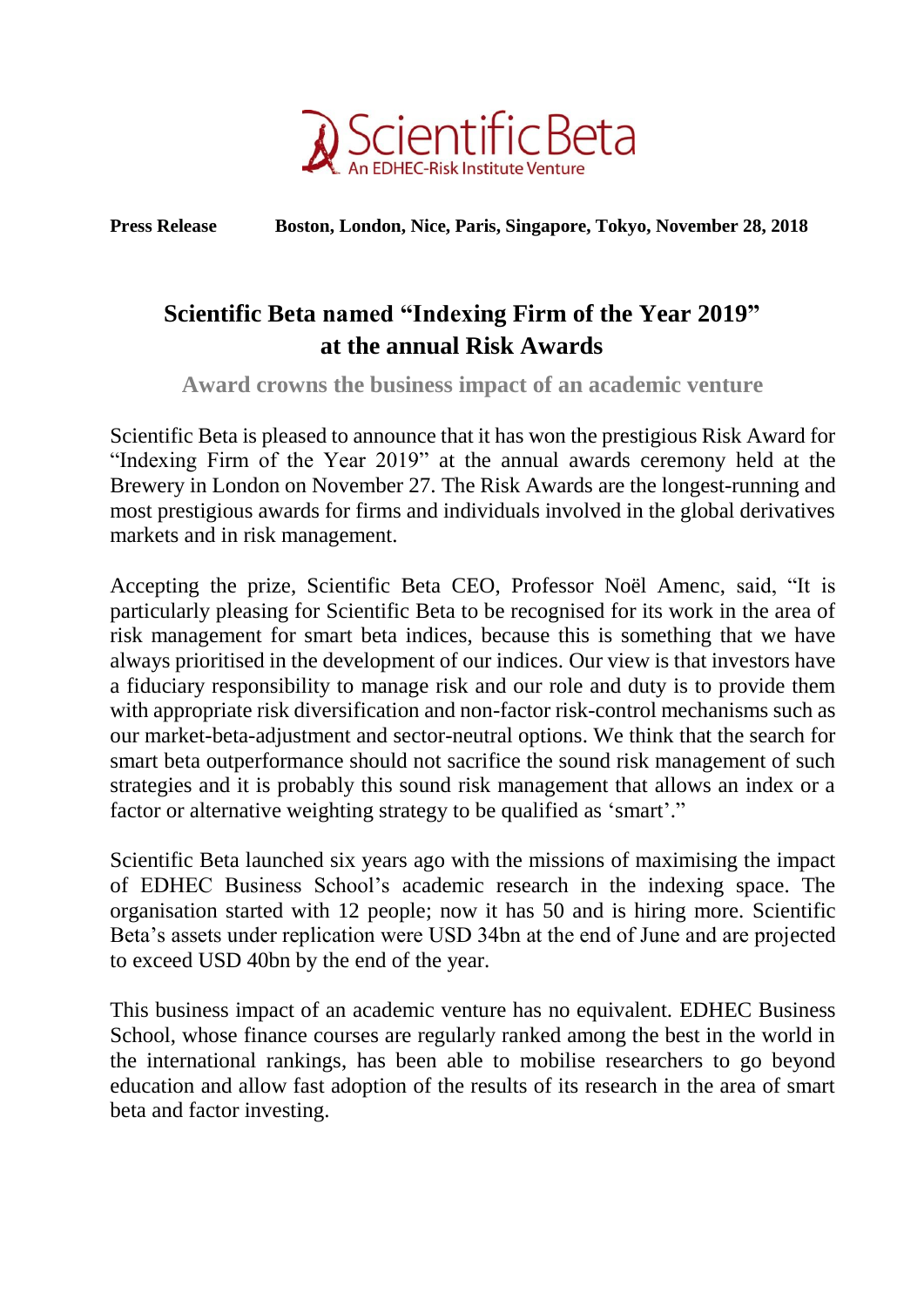

**Contact:** For more information, please contact: **Carolyn Essid** Tel.: **+33 493 187 824** – E-mail: [carolyn.essid@scientificbeta.com](mailto:carolyn.essid@scientificbeta.com) To visit our web site: [www.scientificbeta.com](http://www.scientificbeta.com/)

## **About the Risk Awards**

The Risk Awards are the longest-running and most prestigious awards for firms and individuals involved in the global derivatives markets and in risk management.

The judging process takes three months, from the submission of pitch documents, through dozens of off-the-record meetings, and concludes with a due diligence phase in which clients are canvassed (also off the record) for their views on shortlisted firms.

All decisions are made by Risk's editorial team – and each decision is explained in detail in Risk magazine, and on Risk.net. Unlike the rest of the content, the awards articles are not paywalled and are free to read.

## **About ERI Scientific Beta**

ERI Scientific Beta aims to be the first provider of a smart beta indices platform to help investors understand and invest in advanced beta equity strategies.

Established by EDHEC-Risk Institute, one of the very top academic institutions in the field of fundamental and applied research for the investment industry, ERI Scientific Beta shares the same concern for scientific rigour and veracity, which it applies to all the services that it offers investors and asset managers.

The ERI Scientific Beta offering covers three major services:

### **Scientific Beta Indices**

Scientific Beta Indices are smart beta indices that aim to be the reference for the investment and analysis of alternative beta strategies. Scientific Beta Indices reflect the state-of-the-art in the construction of different alternative beta strategies and allow for a flexible choice among a wide range of options at each stage of their construction process. This choice enables users of the platform to construct their own benchmark, thus controlling the risks of investing in this new type of beta (Smart Beta 2.0).

Within the framework of Smart Beta 2.0 offerings, ERI Scientific Beta provides access to smart factor indices, which give exposure to risk factors that are well rewarded over the long term while at the same time diversifying away unrewarded specific risks. By combining these smart factor indices, one can design very high performance passive investment solutions.

### **Scientific Beta Analytics**

Scientific Beta Analytics are detailed analytics and exhaustive information on its smart beta indices to allow investors to evaluate the advanced beta strategies in terms of risk and performance. The analytics capabilities include risk and performance assessments,